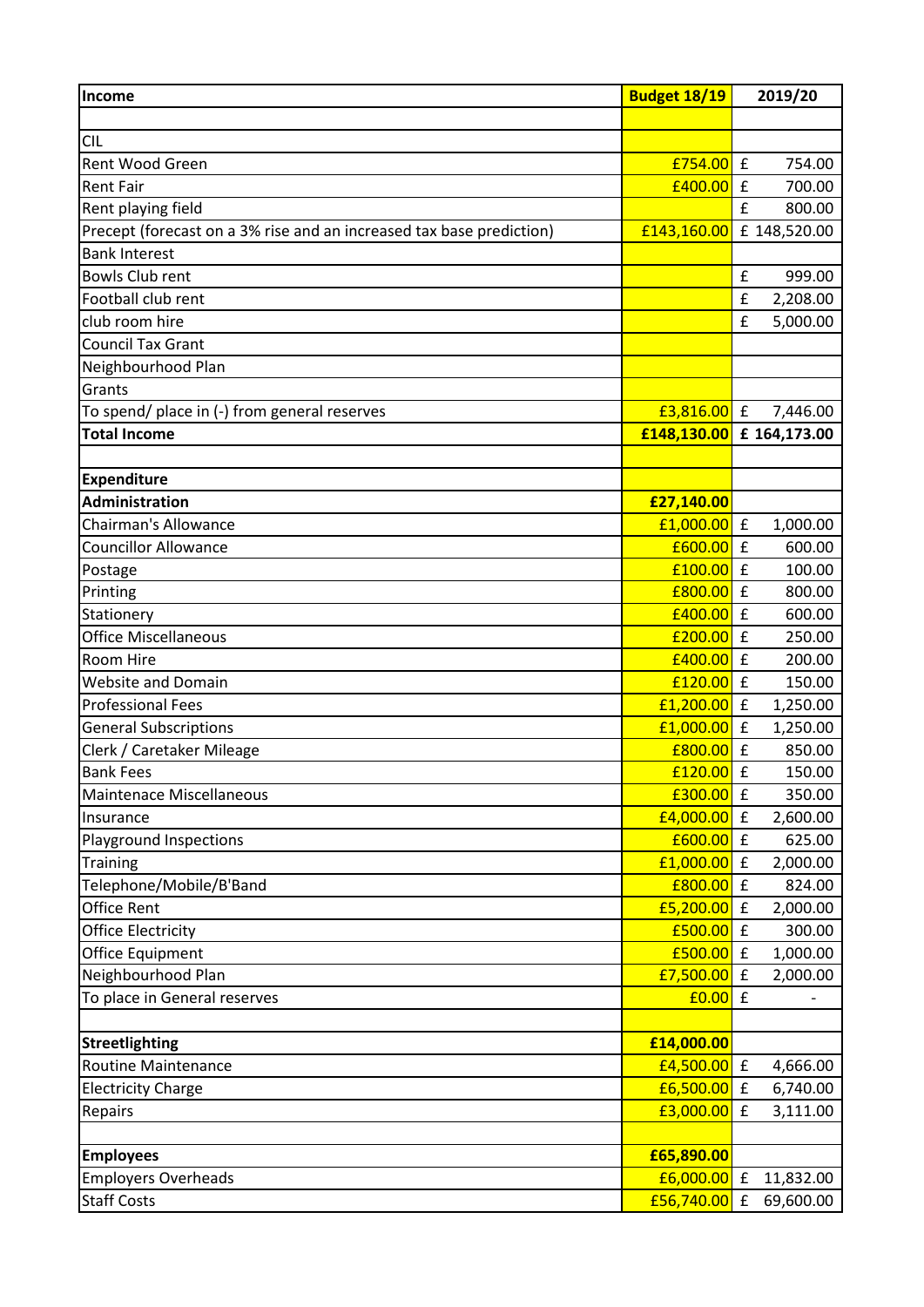| <b>CRB Checks</b>                 | £150.00                                                     | $\pmb{\mathsf{f}}$ | 200.00    |
|-----------------------------------|-------------------------------------------------------------|--------------------|-----------|
| <b>Recruitment Costs</b>          | £500.00                                                     | $\mathbf f$        | 500.00    |
| Contingency                       | £2,500.00                                                   | $\mathbf f$        | 2,500.00  |
| <b>HR Fees</b>                    | £800.00                                                     | £                  | 300.00    |
|                                   |                                                             |                    |           |
| Churchyards                       | £2,750.00                                                   |                    |           |
| All Churchyards                   | £3,000.00                                                   | $\pmb{\mathsf{f}}$ | 2,500.00  |
|                                   |                                                             |                    |           |
| <b>Grants and S137</b>            | £3,000.00                                                   | $\mathbf f$        | 3,000.00  |
|                                   |                                                             |                    |           |
| <b>Environment</b>                | £12,800.00                                                  |                    |           |
| Dog Bin emptying                  | £3,000.00                                                   | $\mathbf f$        | 3,200.00  |
| <b>Community Events</b>           | £3,000.00                                                   | £                  | 3,200.00  |
| Grit Bin                          | £800.00                                                     | $\mathbf f$        | 850.00    |
| <b>Asset Maintenance</b>          | £2,500.00                                                   | $\mathbf f$        | 2,000.00  |
| Remebrance Day                    | £1,500.00                                                   | £                  | 1,500.00  |
| <b>Central Toilets</b>            | £2,000.00                                                   | $\mathbf f$        |           |
|                                   |                                                             |                    |           |
| <b>Playing Field</b>              | £22,550.00                                                  |                    |           |
| <b>Trees and Hedges</b>           | £4,500.00                                                   | $\pmb{\mathsf{f}}$ | 1,500.00  |
| Equipment Maintenance - Routine   | £1,000.00                                                   | £                  | 1,100.00  |
| maintenance equipment             | £5,000.00                                                   | £                  | 1,000.00  |
| <b>Pavilion Electricity</b>       | £850.00                                                     | $\mathbf f$        | 1,250.00  |
| Pavilion Water and sewerage       | £2,500.00                                                   | $\pmb{\mathsf{f}}$ | 2,550.00  |
| Pavilion cleaning and maintenance |                                                             | £                  | 2,000.00  |
| <b>Electricity Floodlights</b>    | £1,000.00                                                   | £                  | 1,050.00  |
| business rates                    |                                                             | £                  | 4,425.00  |
| loan payments                     |                                                             | £                  | 13,700.00 |
| <b>Pavilion Project</b>           | £7,500.00                                                   | $\mathbf f$        |           |
| General playingfield maintenance  | 200                                                         | £                  | 1,000.00  |
|                                   |                                                             |                    |           |
| <b>Total Expenditure</b>          | $\left  \frac{148,130.00}{164,173.00} \right $ £ 164,173.00 |                    |           |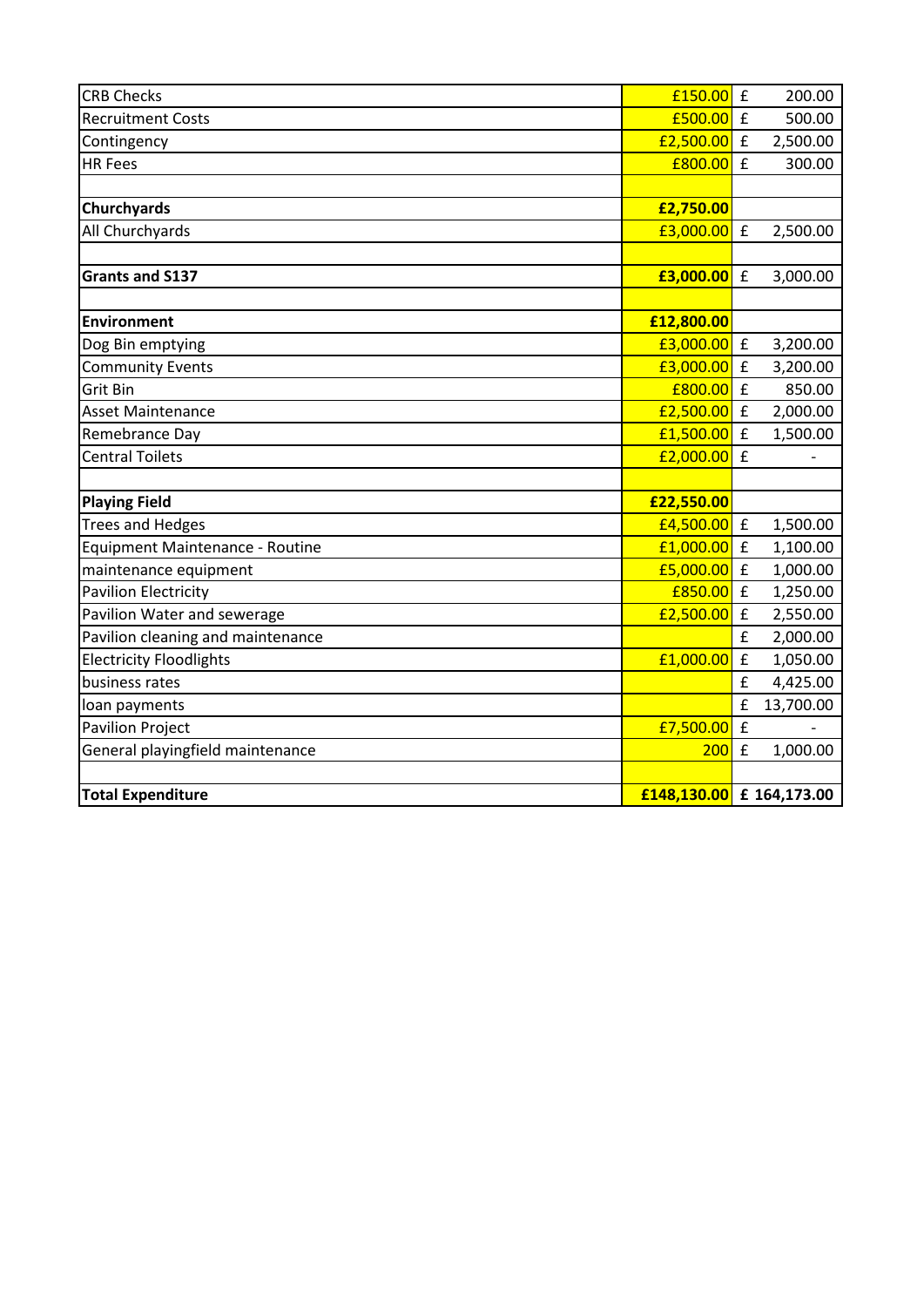|   | 2020/21      |   | 2021/22      |   | 2022/23      |   | 2023/24      |  |
|---|--------------|---|--------------|---|--------------|---|--------------|--|
|   |              |   |              |   |              |   |              |  |
|   |              |   |              |   |              |   |              |  |
| £ | 754.00       | £ | 754.00       | £ | 754.00       | £ | 754.00       |  |
| £ | 750.00       | £ | 800.00       | £ | 850.00       | £ | 900.00       |  |
| £ | 900.00       | £ | 1,000.00     | £ | 1,100.00     | £ | 1,200.00     |  |
| £ | 158,891.00   |   | £ 172,127.00 | £ | 186,016.00   |   | £ 200,342.00 |  |
|   |              |   |              |   |              |   |              |  |
| £ | 999.00       | £ | 999.00       | £ | 999.00       | £ | 999.00       |  |
| £ | 3,142.00     | £ | 4,075.00     | £ | 5,008.00     | £ | 5,942.00     |  |
| £ | 8,200.00     | £ | 8,600.00     | £ | 9,000.00     | £ | 9,200.00     |  |
|   |              |   |              |   |              |   |              |  |
|   |              |   |              |   |              |   |              |  |
|   |              |   |              |   |              |   |              |  |
| £ | 3,039.00     | £ | 2,808.00     |   |              |   |              |  |
|   | £ 174,271.00 |   | £ 188,609.00 |   | £ 201,023.00 |   | £ 216,483.00 |  |
|   |              |   |              |   |              |   |              |  |
|   |              |   |              |   |              |   |              |  |
|   |              |   |              |   |              |   |              |  |
| £ | 1,000.00     | £ | 1,000.00     | £ | 1,000.00     | £ | 1,000.00     |  |
| £ | 600.00       | £ | 600.00       | £ | 600.00       | £ | 600.00       |  |
| £ | 100.00       | £ | 100.00       | £ | 100.00       | £ | 100.00       |  |
| £ | 800.00       | £ | 800.00       | £ | 800.00       | £ | 800.00       |  |
| £ | 800.00       | £ | 1,000.00     | £ | 1,200.00     | £ | 1,400.00     |  |
| £ | 300.00       | £ | 350.00       | £ | 400.00       | £ | 450.00       |  |
| £ |              | £ |              | £ |              | £ |              |  |
| £ | 180.00       | £ | 210.00       | £ | 240.00       | £ | 270.00       |  |
| £ | 1,300.00     | £ | 1,350.00     | £ | 1,400.00     | £ | 1,450.00     |  |
| £ | 1,600.00     | £ | 1,900.00     | £ | 2,000.00     | £ | 2,100.00     |  |
| £ | 900.00       | £ | 950.00       | £ | 1,000.00     | £ | 1,050.00     |  |
| £ | 180.00       | £ | 210.00       | £ | 240.00       | £ | 270.00       |  |
| £ | 400.00       | £ | 450.00       | £ | 500.00       | £ | 550.00       |  |
| £ | 2,600.00     | £ | 2,600.00     | £ | 3,200.00     | £ | 3,200.00     |  |
| £ | 850.00       | £ | 900.00       | £ | 950.00       | £ | 1,000.00     |  |
| £ | 1,000.00     | £ | 1,200.00     | £ | 1,200.00     | £ | 1,200.00     |  |
| £ | 860.00       | £ | 910.00       | £ | 960.00       | £ | 1,200.00     |  |
| £ |              | £ |              | £ |              | £ |              |  |
| £ |              | £ |              | £ |              | £ |              |  |
| £ | 600.00       | £ | 600.00       | £ | 600.00       | £ | 600.00       |  |
| £ |              | £ |              | £ |              | £ |              |  |
| £ |              | £ |              | £ | 959.00       | £ | 1,424.00     |  |
|   |              |   |              |   |              |   |              |  |
|   |              |   |              |   |              |   |              |  |
| £ | 4,810.00     | £ | 5,054.00     | £ | 5,297.40     | £ | 5,567.00     |  |
| £ | 7,204.00     | £ | 7,300.00     | £ | 7,651.80     | £ | 8,041.00     |  |
| £ | 3,207.00     | £ | 3,369.00     | £ | 3,531.60     | £ | 3,711.30     |  |
|   |              |   |              |   |              |   |              |  |
|   |              |   |              |   |              |   |              |  |
| £ | 12,656.00    | £ | 15,131.00    | £ | 15,427.00    | £ | 15,725.00    |  |
| £ | 74,450.00    | £ | 89,000.00    | £ | 90,750.00    | £ | 92,500.00    |  |